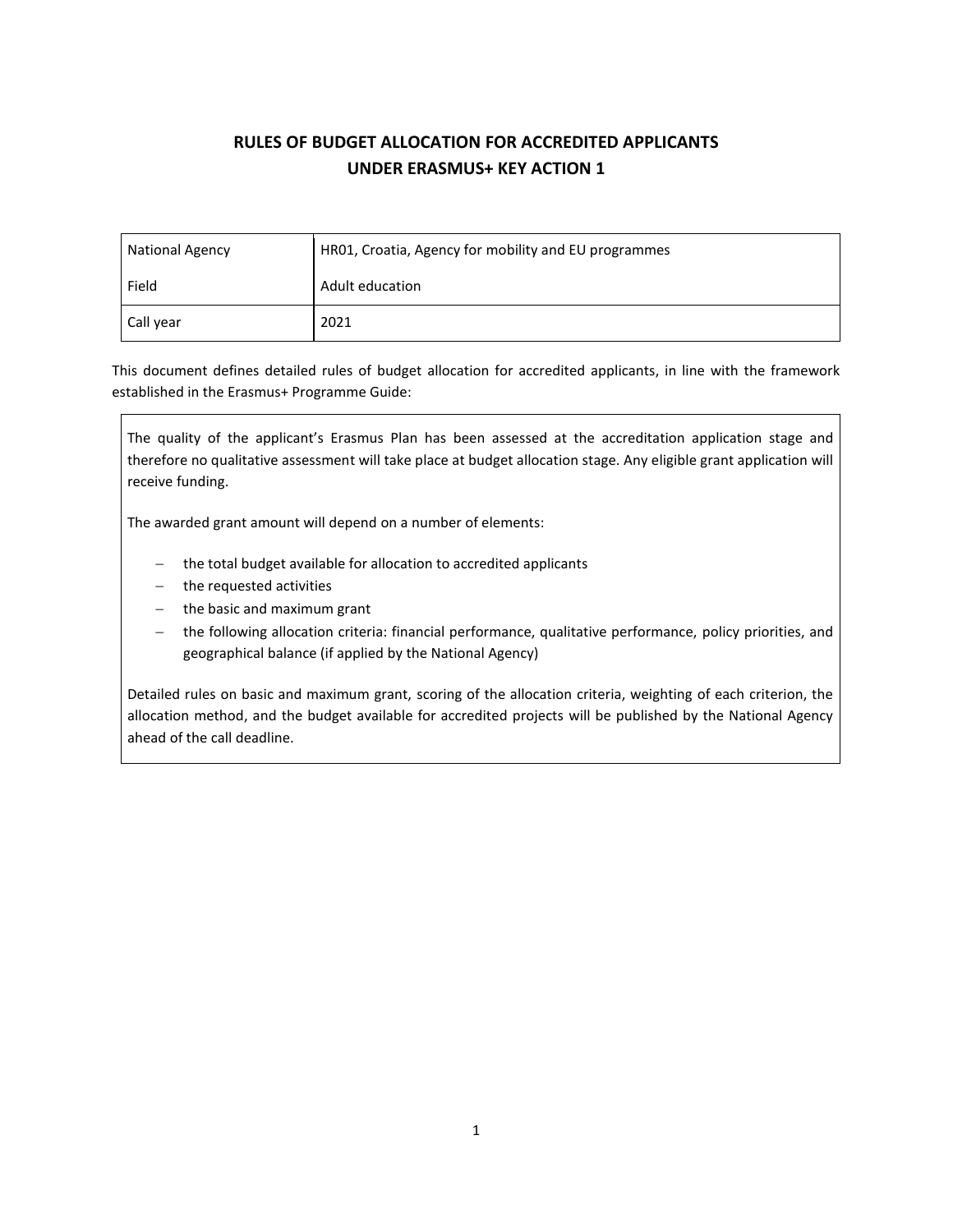# **1. AVAILABLE BUDGET**

| Total budget available for allocation to        |  |  |  | At least 260.441,00 EUR |
|-------------------------------------------------|--|--|--|-------------------------|
| $\sqrt{ }$ accredited applicants <sup>1</sup> : |  |  |  |                         |

The available budget will be apportioned between the applicable allocation criteria in the following way<sup>2</sup>:

| Basic grants and financial performance                              | At least 45.000,00 EUR |
|---------------------------------------------------------------------|------------------------|
| Qualitative performance and policy priorities   At least 160.000,00 |                        |

In addition, the following amount will be reserved for budget categories based on reimbursement of real costs:

In case of need, the National Agency may further increase the reserved amount. If part of the reserved funds is left unused, the National Agency may distribute them through a second allocation exercise.

# **2. ESTIMATING THE BUDGET REQUIRED TO IMPLEMENT THE REQUESTED ACTIVITIES**

The National Agency will calculate the budget required to implement activities requested by each applicant. The estimation of the required budget will be done on the basis of unit costs defined in the Programme Guide and historical data on grants for similar activities.

A standardised estimation cannot be performed for costs that are highly dependent on each specific case, namely inclusion support for participants and exceptional costs. Requests for these types of costs will be assessed based on the description, justification and estimated amount provided by the applicant as part of the application. In addition, beneficiaries can make further requests for these types of costs during the first 12 months of project implementation by submitting a written request to the National Agency. A limit on the total amount of additional funds that can be requested may apply, as defined in the relevant grant agreement.

In all cases, the awarded grant shall not be higher than the estimated budget required to implement all activities requested by the applicant.

 $1$  The final allocated budget may be lower than the specified amount if all applicants have been awarded the maximum amount according to the rules set out in this document. If additional funding becomes available, the National Agency may increase the available budget.

<sup>&</sup>lt;sup>2</sup> Exceptionally, the specified amounts may be lowered if the budget required for inclusion support and exceptional costs is higher than originally foreseen; if all applicants have already been allocated the maximum amounts according to the rules set out in this document; or if a minor correction is required due to rounding rules.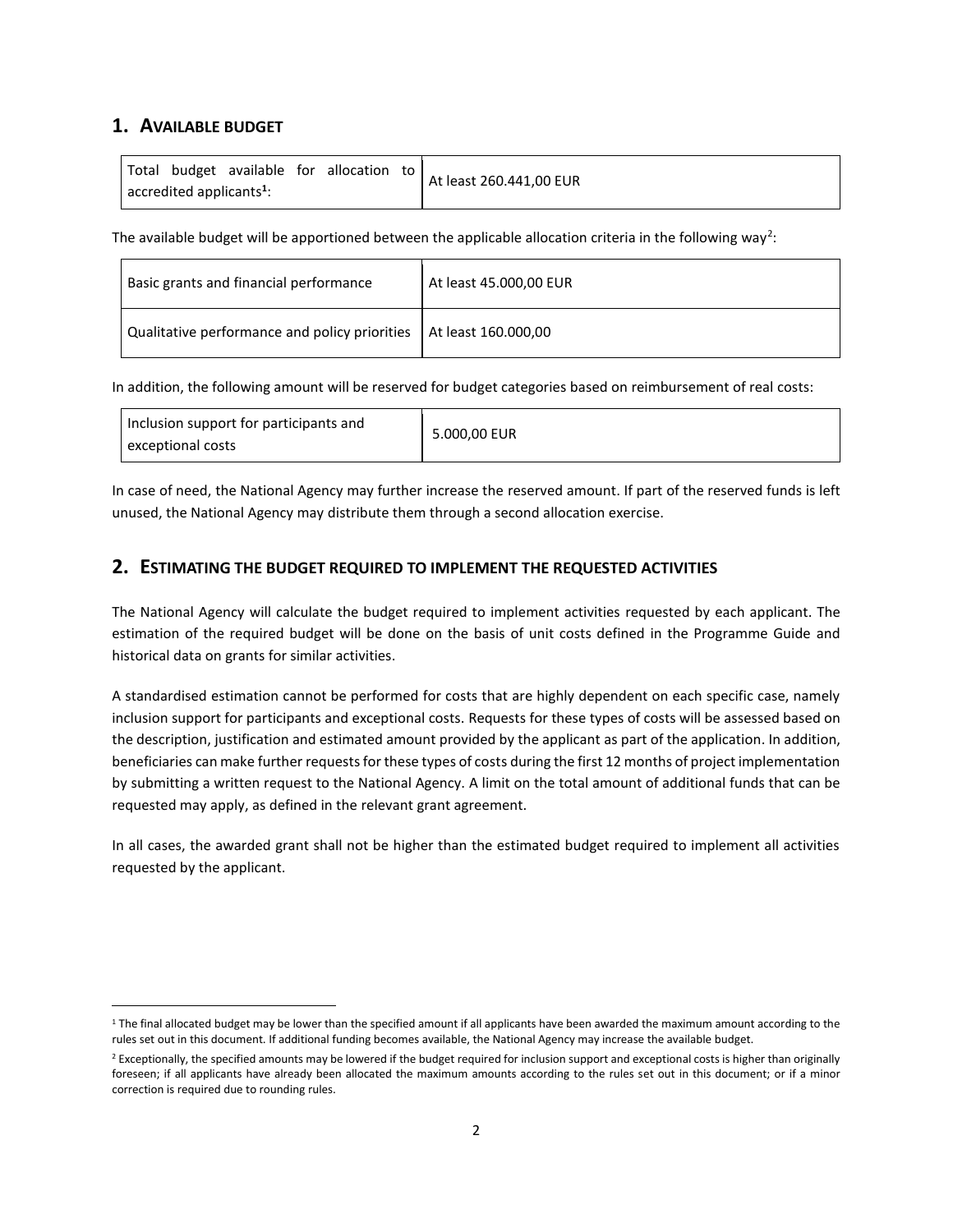#### **2.1. Maximum grant**<sup>3</sup>

There is no maximum grant.

#### **2.2. Competitive allocation**

If the total budget available for allocation to accredited applicants is not sufficient to provide each applicant with the budget required to implement their requested activities (taking into account the rules on maximum grant defined in section 2.1), then a competitive allocation will take place as described below in section 3. However, if the total available budget is sufficient to fully address requests of all applicants, then the budget allocation rules described in section 3 will not apply.

### **3. BUDGET ALLOCATION RULES**

Budget allocation will take place in multiple phases. In each phase, the available budget will be divided between eligible applicants based on the described criteria<sup>4</sup>.

Applicants that receive the full budget required to implement their requested activities (or that reach their maximum grant) will not participate in further allocation. Any surplus funds will be divided among other applicants based on the allocation rules as specified for each phase. All allocated amounts will be rounded to the nearest whole Euro.

#### **3.1. First phase: basic grants and financial performance**

A basic grant will be provided to each applicant at the beginning of the allocation process<sup>5</sup>. The purpose of the basic grant is to allow all accredited organisations to implement a minimum number of mobility activities and progress towards the objectives of their Erasmus Plan.

For organisations that have already completed grant agreements under their accreditation, the amount of the basic grant will be linked to their past financial performance to ensure stable and reliable funding for good performers. In this context, financial performance refers to the applicants' ability to fully use the awarded funds, as demonstrated by their results in previous grant agreements.

In Call 2021, criteria on financial performance will not apply because all eligible organisations have been newly accredited. However, in view of the future calls, applicants should make sure to request an appropriate number of activities according to what they are able to implement. Failing to use up the awarded funds during the duration of the grant agreement (maximum 24 months) can lead to low financial performance and therefore a lower grant in future calls.

For newly accredited organisations, a basic grant amount will be set for all applicants at 5.000 EUR.

<sup>&</sup>lt;sup>3</sup> In addition to the general rules on maximum grants, the awarded grant for applicants under observation may be further limited by the National Agency in accordance with the specific decision on establishment of observation measures.

<sup>&</sup>lt;sup>4</sup> When calculating the applicants' performance, the National Agency may exclude from consideration past projects that have been negatively affected by the COVID-19 pandemic or other events outside of the beneficiary's control (*force majeure*).

<sup>5</sup> Exceptionally, if the basic grant is higher than the maximum grant, then the basic grant will be capped accordingly.